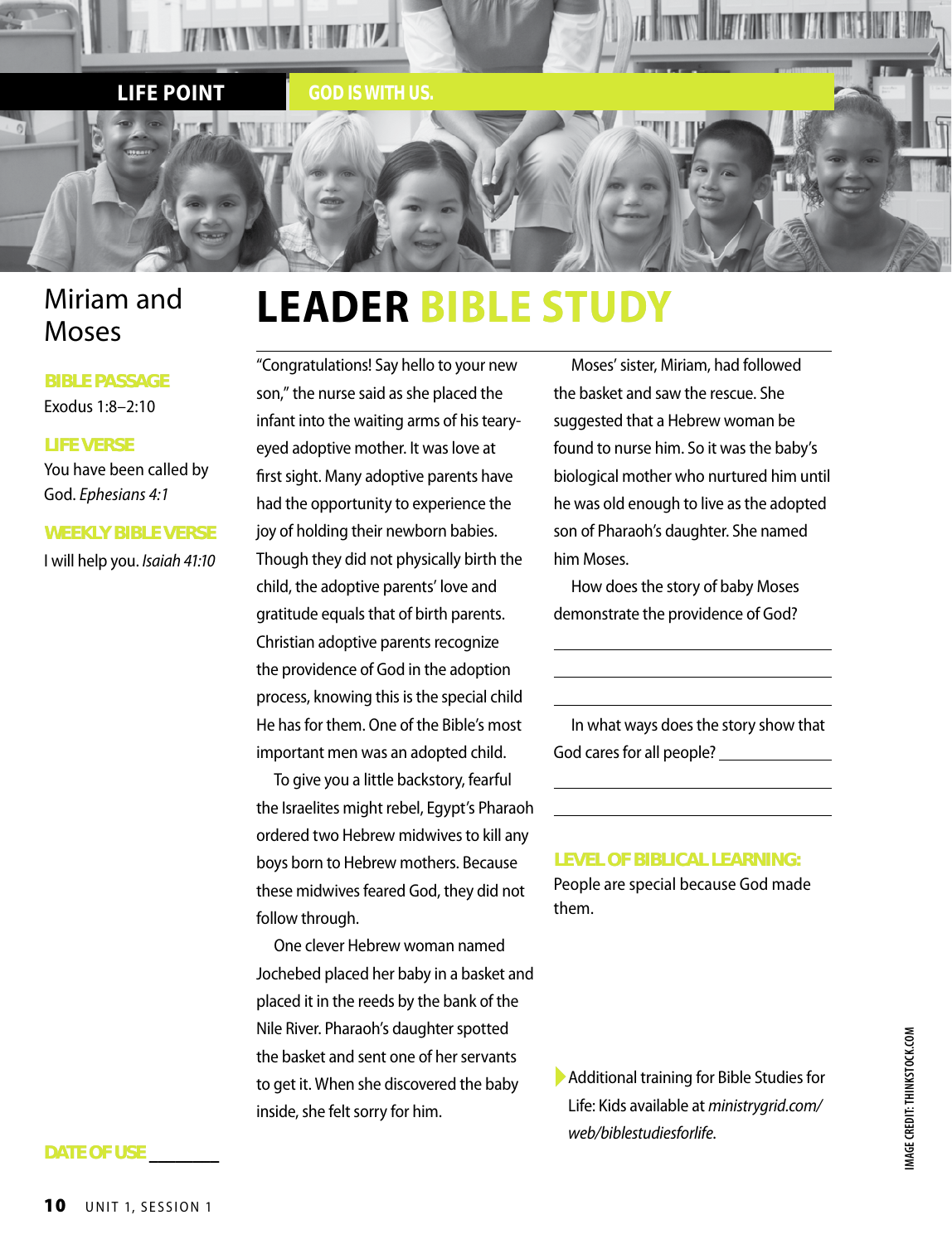

*Decide when you plan to have group time; then select learning activities to use before and/or after group time.*

# **CHOOSE** Your Own **SCHEDULE**



# **MIRIAM AND MOSES**

*—Based on Exodus 1:8–2:10*

The Hebrews lived in the land of Egypt. The king of Egypt, Pharaoh, thought there were too many Hebrews. He wanted to hurt the Hebrew baby boys.

One mother wanted to protect her baby boy. She hid him for three months. But he grew and she could not hide him any longer. She made a basket from reeds. She coated the basket with tar to keep the water out. Then she put the baby in the basket and set the basket in the reeds by the river. The mother told the baby's sister, Miriam, to watch what would happen.

In a short while, Pharaoh's daughter came to the river. She saw the basket among the reeds and sent a servant to get it. When she saw the baby in the basket, he was

crying. She felt sorry for him and said, "This is one of the Hebrew boys."

Miriam said, "Should I go and call one of the Hebrew women to take care of the baby?"

Pharaoh's daughter said yes. Miriam brought her mother. When the baby was older, the mother took him to Pharaoh's daughter, and he became her son. She named him Moses.

# **GROUP TIME**

- ►**Move to music.** Play and sing "I Will Clap My Hands" (track 14). Lead the kids to clap as they sing. After a time, tell them to clap high (over their heads); low (below their knees); in a circle (moving hands in circular motion as they clap).
- ►**Say the Life Verse.** Open the Bible to Ephesians 4:1. Point to the verse and read it. Guide the kids to whisper the verse after you. Tell them to stand and raise their arms. Lead them to sway like grass in the wind as they whisper the verse.
- ►**Tell the Bible story.** Ask the kids if they have ever been to a river. Tell them to listen and find out what happened at the river in the story. Open the Bible to Exodus 2. Explain that the king of Egypt was called Pharaoh. Tell the story in your own words.
- ►**Review.** Show the Teaching Picture. Attach the picture to the wall or a bulletin board. Ask volunteers to take turns telling something they remember from the story. After a child tells something from the story, give him a strip of green paper to tape near the picture. Allow children multiple turns as you choose. Comment that the green paper reminds you of the grass by the Nile River.
- **Review the Life Point and pray.** Tell the kids that God is with us; God protected the baby and the family; God loves us and helps us, too; and He protects our families. Pray, thanking God for His love. Ask Him to protect the families of the girls and boys.
- ►**Wrap it up.** Show "Miriam and Moses: Life Action Video."

#### Not es

- ►Teaching Picture 1 (Bonus Ideas on back)
- $\blacktriangleright$  CD
- ►Sing and move. ►DVD
- ▶Green paper, tape
- ►Cut the green paper into long, pointed strips.

# **LIFE VERSE** *You have been called by God. Ephesians 4:1*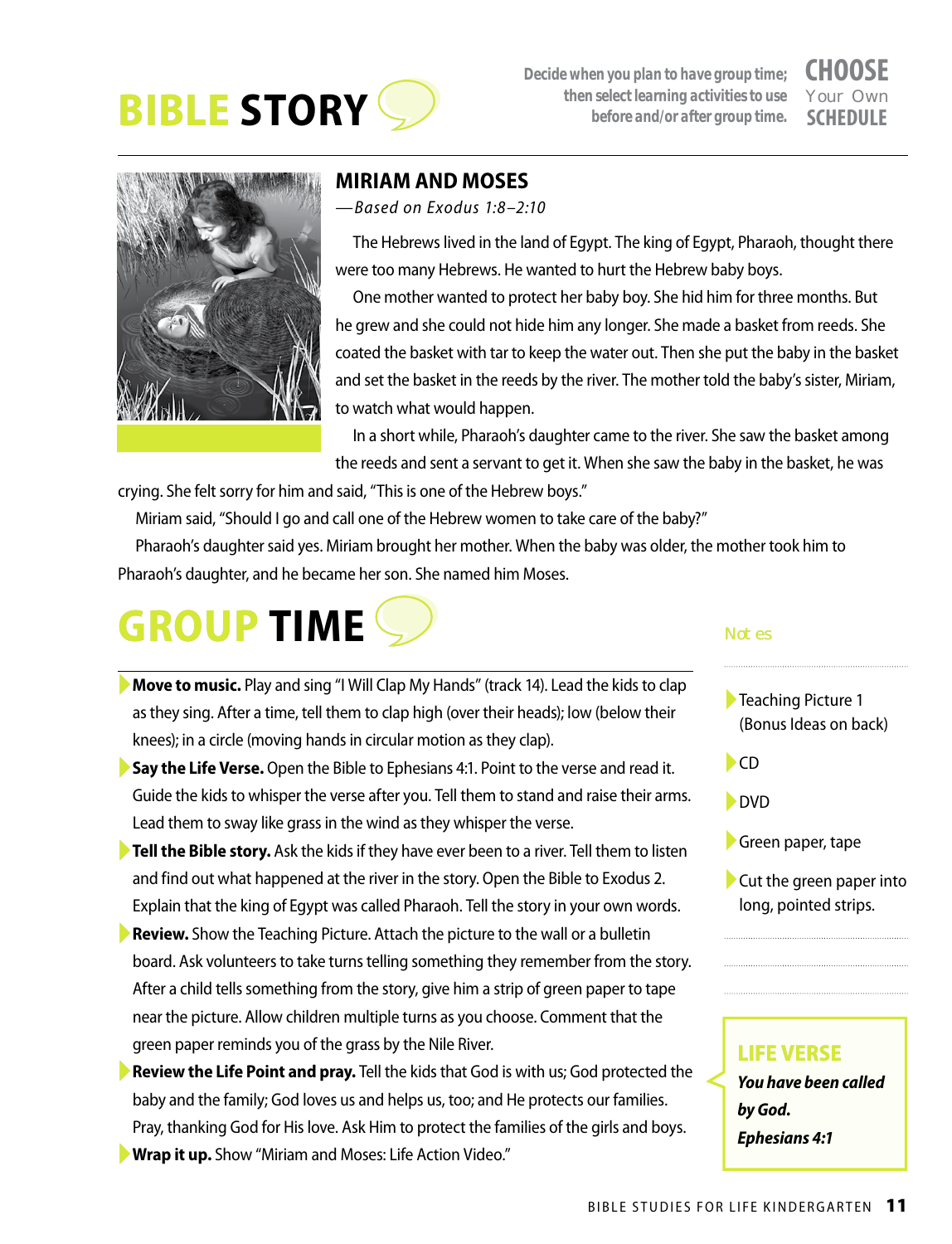# Notes **LEARNING ACTIVITIES**

▶ Kids Activity Page

▶Green, blue, and brown construction paper; manila paper; crayons; markers; child-size scissors; glue sticks

### ►Bible

►Several baby dolls, doll clothes, pretend baby care items, rocking chair, doll crib, blankets, rattles and other baby toys

►Pack Items 1-2:"Allergy Alert," "Grass Facts"

▶ Grass or sod, magnifying glasses, index cards, markers

►**Options:** A book about grass, pictures of different kinds of grass, grass seeds (CD)

►Teaching Picture 1

▶Blue towels or paper, green and brown paper, scissors, tape

# **MAKE A BIBLE STORY SCENE**

- •Lead the kids to complete the Activity Page. Talk about the Bible story.
- •Guide the kids to choose a scene from the Bible story and use the materials to make their selected scenes. Suggest they make cuts along one side of a piece of green paper to make "grass." Some children may enjoy drawing Miriam and placing her near the grass or inside it; using blue paper to create a river; drawing Pharaoh's daughter; drawing a basket alongside the river; or other scenes from the Bible story. •Talk about ways that God protected the baby and the family. *(art)*

# **CARE FOR A BABY**

- •Guide the kids to use the materials to care for the dolls. As girls and boys rock or feed the dolls, talk about ways they are caring for the babies. Comment that Miriam and her mother cared for Moses.
- •Mention that the baby was Moses, who was called by God to do important things. Point out that the baby grew and that the girls and boys are growing as God planned for them to grow. *(dramatic play)*

# **EXAMINE GRASS**

- •Post the allergy alert, listing grass (or grass types). Print the word *grass* on an index card. If you have different varieties of grass, print those words on cards, too.
- •Show the grass samples you have gathered and encourage kids to use magnifying glasses to look at the samples. Point to the index cards and read the words to kindergartners.
- •Provide blank index cards and markers for kindergartners to write or draw their observations about grass. Read the grass facts to the children (or allow early readers to read the facts). Compare and contrast different types of grass.
- •Talk about the Bible story. Remind the kids that the mom hid the baby in the reeds (grass). Mention ways God protected the baby and the family. *(nature)*

# **MAKE A RIVER SCENE**

- •Display the Teaching Picture and talk about the Bible story.
- •Guide the kids to use blue towels or paper to create a Nile River scene. Help them to cut strips of paper and tape them to blocks to create grass and line the river with grass and other plants. Ask a child to draw and cut out a basket to place among the grass and plants. *(blocks)*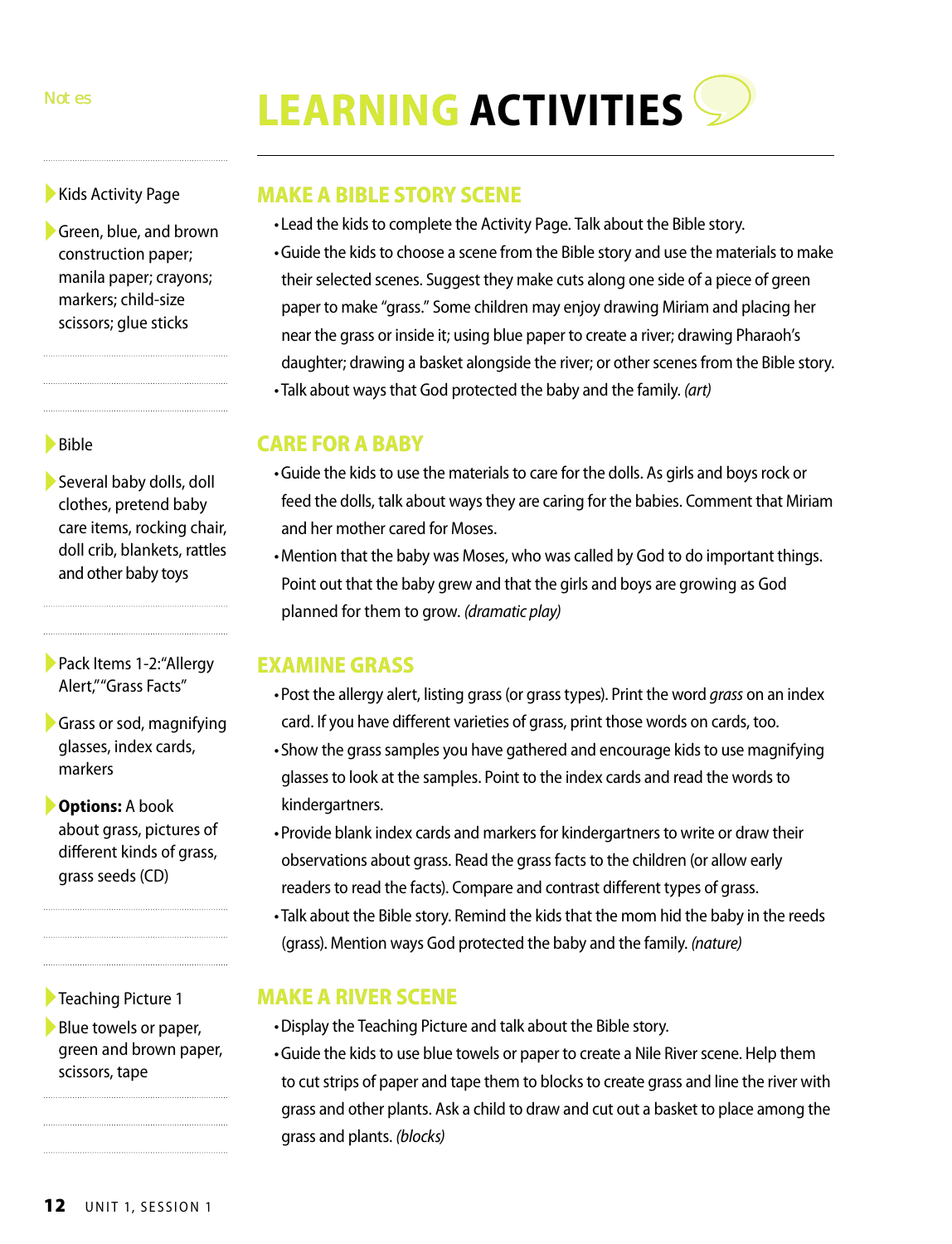# **LIFE POINT**

#### *GOD IS WITH US.*

### **STAMP WORDS**

- •Print the following words randomly on a piece of paper: *Miriam*, *river*, *grass*, *baby, basket*, *mother*.
- •Talk about the Bible story. Ask what words the kids remember from the story. Lay the paper with the words on a table. Add any words the kids named that are not already on the paper.
- •Show the stamps and stamp pads. Guide the kids to stamp the paper. Each time they stamp by a word, ask how that word was part of the Bible story.



•**Options:** When the paper becomes full, make another. On another paper, print words of the Life Verse or Life Point (*God is with us.*) for the kids to stamp. *(puzzles)*

# *BONUS ACTIVITIES*

### **WEAVE WITH PAPER**

Lightly fold pieces of construction paper in half. Starting at the fold, cut straight lines to 1 inch from the edge of each piece of paper. Cut lines about 1 inch apart. Unfold the cut paper. Provide 1-inch strips of paper for the kids to weave over and under. Talk about the woven basket in the Bible story.

## **USE THE COLORING SHEET**

Print the page (CD) and provide crayons. Talk about the Bible story as children work. **Option:** Send the page home as a story reminder the kids can color during the week.

# *CLEAN UP*

Establish a pattern for every week that girls and boys should help put things away and straighten the room. Play "The Ten Commandments" (track 8) as you give guidance and specific suggestions for ways the kids can help to clean up.

#### Notes

## ►Letter stamps, stamp pads, paper

►**See:** Weave with Paper (biblestudiesforlife.com/ extra)

►**Option:** Print and give a One Conversation® Place Mat to each child (www. biblestudiesforlife.com/ extra).

# **LIFE VERSE**

*You have been called by God. Ephesians 4:1*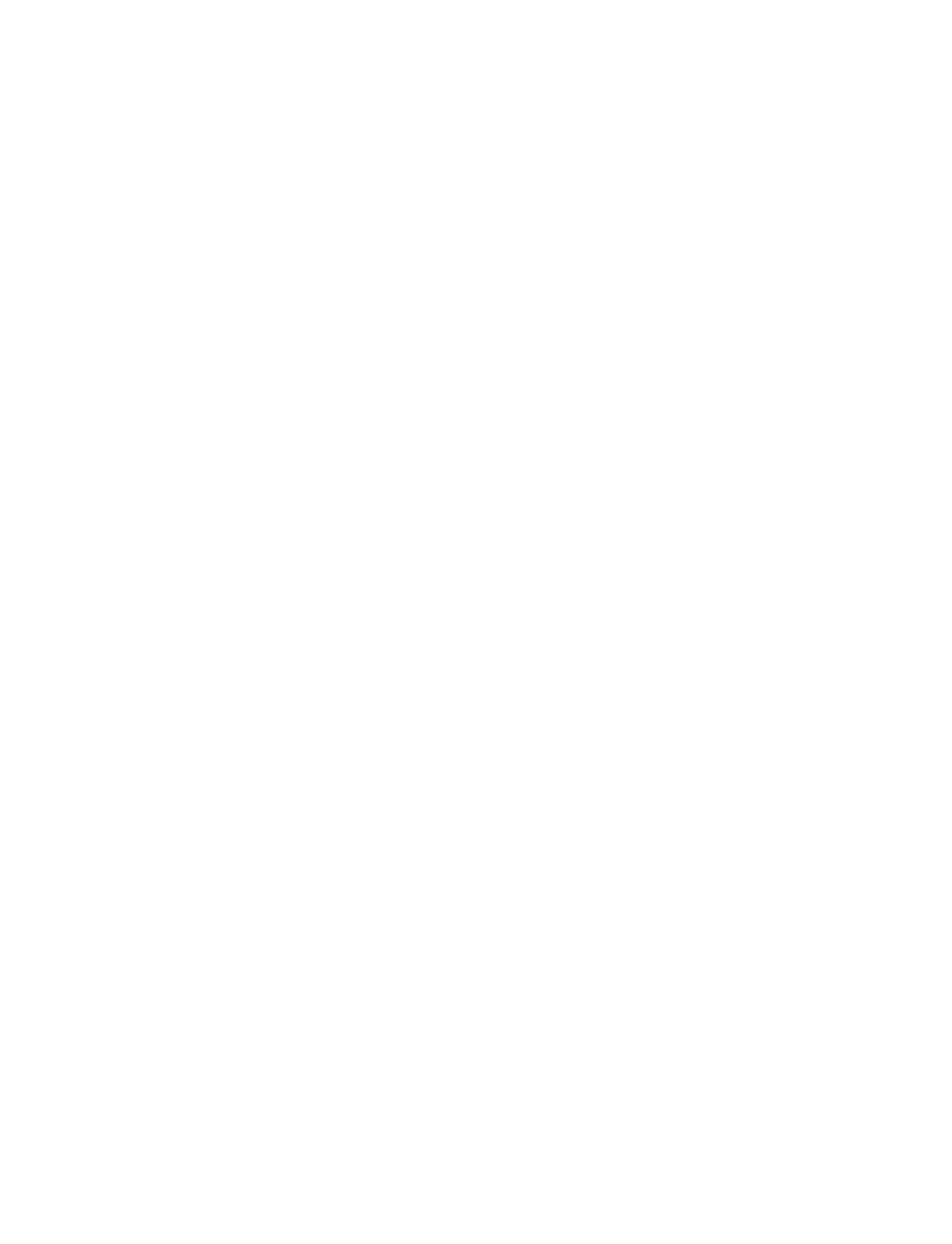# **UNIT 1. SESSION 1** Miriam and Moses

# What Is Happening?

What is happening in each picture? Think about the Bible story. Put the pictures in order by printing a 1, 2, or 3 next to each picture. Tell the story to someone in your family. How did Miriam help in each picture?





LIFE VERSE You have been called by God. Ephesians 4:1